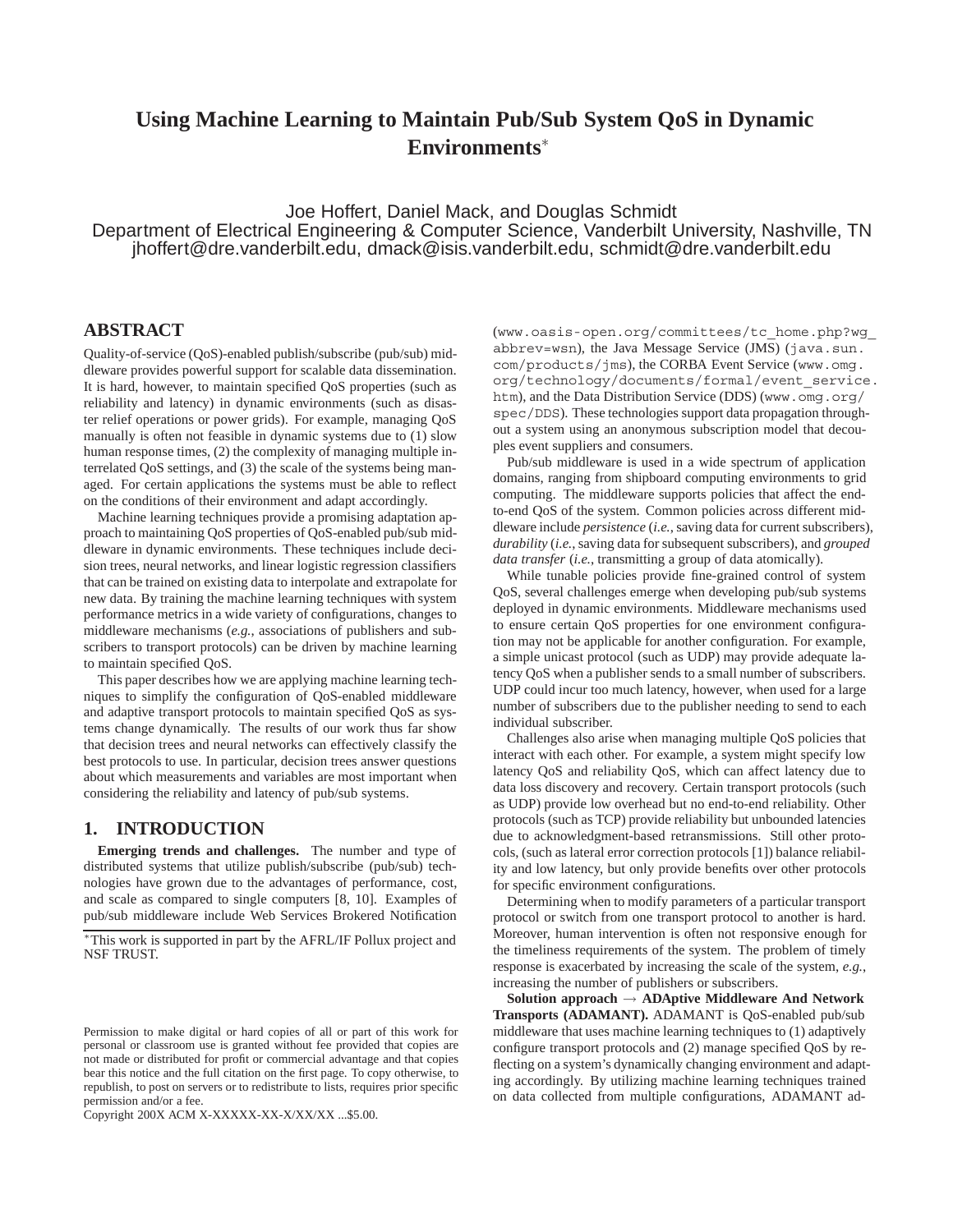justs middleware mechanisms to provide transport protocol and parameter settings that maintain the specified QoS. The remainder of this document describes how ADAMANT addresses key challenges of maintaining QoS for pub/sub systems in dynamic environments via machine learning. In particular, we evaluate several machine learning techniques for providing adaptation guidance.

# **2. MOTIVATING EXAMPLE**

Search and rescue (SAR) operations help locate and extract survivors in a large metropolitan area after a regional catastrophe, such as a hurricane, earthquake, or tornado. Figure 1 shows an example SAR scenario where infrared scans along with GPS coordinates are provided by unmanned aerial vehicles (UAVs) and video feeds are provided by existing infrastructure cameras to receive, process, and transmit event stream data from sensors and monitors to emergency vehicles that can be dispatched to areas where survivors are identified. These infrared scans and video feeds are then sent to a dat-



**Figure 1: Search and Rescue Motivating Example**

acenter, where they are processed by fusion applications to detect survivors and develop three dimensional views and highly accurate position information for rescue operations.

To motivate the need for integrating machine learning techniques with QoS-enabled pub/sub middleware, this section describes the following key research challenges associated with SAR operations in dynamic environments:

### **2.1 Challenge 1: Timely Adaptation to Dynamic Environments**

Due to the dynamic environment inherent in the aftermath of a disaster, SAR operations must adjust in a timely manner as the environment changes. If SAR operations cannot adjust quickly enough they will fail to perform adequately given a shift in resources. If resources are lost or withdrawn—or demand for information increases—SAR operations must be configured to accommodate these changes with appropriate responsiveness to maintain a minimum level of service. If resources increase or demand decreases, SAR operations should adjust as quickly as possible to provide higher fidelity or more expansive coverage. Manual modification is often too slow and error-prone to maintain QoS.

# **2.2 Challenge 2: Managing Interacting QoS Requirements**

SAR operations must manage multiple QoS requirements that interact with each other, *e.g.*, data reliability so that enough data is received to be useful and low latency for soft realtime data so that infrared scans from UAVs or video from cameras mounted atop traffic lights do not arrive after they are needed. The streamed data must be received soon enough so that successive dependent data can be used as well. For example, MPEG I frame data must be received in a timely manner so that successive dependent B and P frame data can be used before the next I frame makes them obsolete. Otherwise, not only is the data unnecessary, but sending and processing the data has consumed limited resources.

### **2.3 Challenge 3: Scaling to Large Numbers of Receivers**

For a regional or national disaster, a multitude of organizations would register interest not only in the individual video and infrared scans for various applications, but also in the fused data for the SAR operations. For example, fire detection applications and power grid assessment applications can use infrared scans to detect fires and working HVAC systems respectively. Likewise, security monitoring and structural damage applications can use video stream data to detect looting and unsafe buildings respectively. Moreover, federal, state, and local authorities would want to register interest in the fused SAR data to monitor the status of current SAR operations.

# **2.4 Challenge 4: Specifying Standardized and Robust QoS**

SAR applications should be developed with the focus on application logic rather than on complex or custom formats for specifying QoS. Time spent learning a customized or complex format for QoS is time taken from developing the SAR application itself. Moreover, learning a custom format will not be applicable for other applications that use a different QoS format. Application developers also need support for a wide range of QoS to handle dynamic environments.

# **3. OVERVIEW OF RELATED WORK**

This section analyzes related research efforts in light of the challenges presented in Section 2.

**Support for adaptive middleware.** The Mobility Support Service (MSS) [3] provides a software layer on top of pub/sub middleware to enable endhost mobility. The purpose of MSS is to support the movement of clients between access points of a system using pub/sub middleware. In this sense, MSS adapts the pub/sub middleware used in a mobile environment. Mobile clients notify MSS when mobility starts and ends. MSS buffers messages and manages connections while the client moves to a different access point. MSS is designed to support multiple pub/sub technologies, *e.g.*, implementations of JMS, and adapt to the technology-specific characteristics.

MSS is solely focused on supporting mobility of pub/sub, however, and therefore does not address Challenge 2 in Section 2.2. Moreover, MSS fails to address Challenge 4 in Section 2.4 since it does not present a standardized and robust interface for QoS.

Gridkit [5] is a middleware framework that supports reconfigurability of applications dependent upon the condition of the environment and the functionality of registered components. Gridkit focuses on grid applications which are highly heterogeneous in nature. For example, these applications will run on many types of computing devices and will operate across different types of networks.

To register components, application developers use Gridkit's API which is based on binding contracts. Gridkit then uses the contract information along with a context engine to determine which components to include in the application. The context engine takes into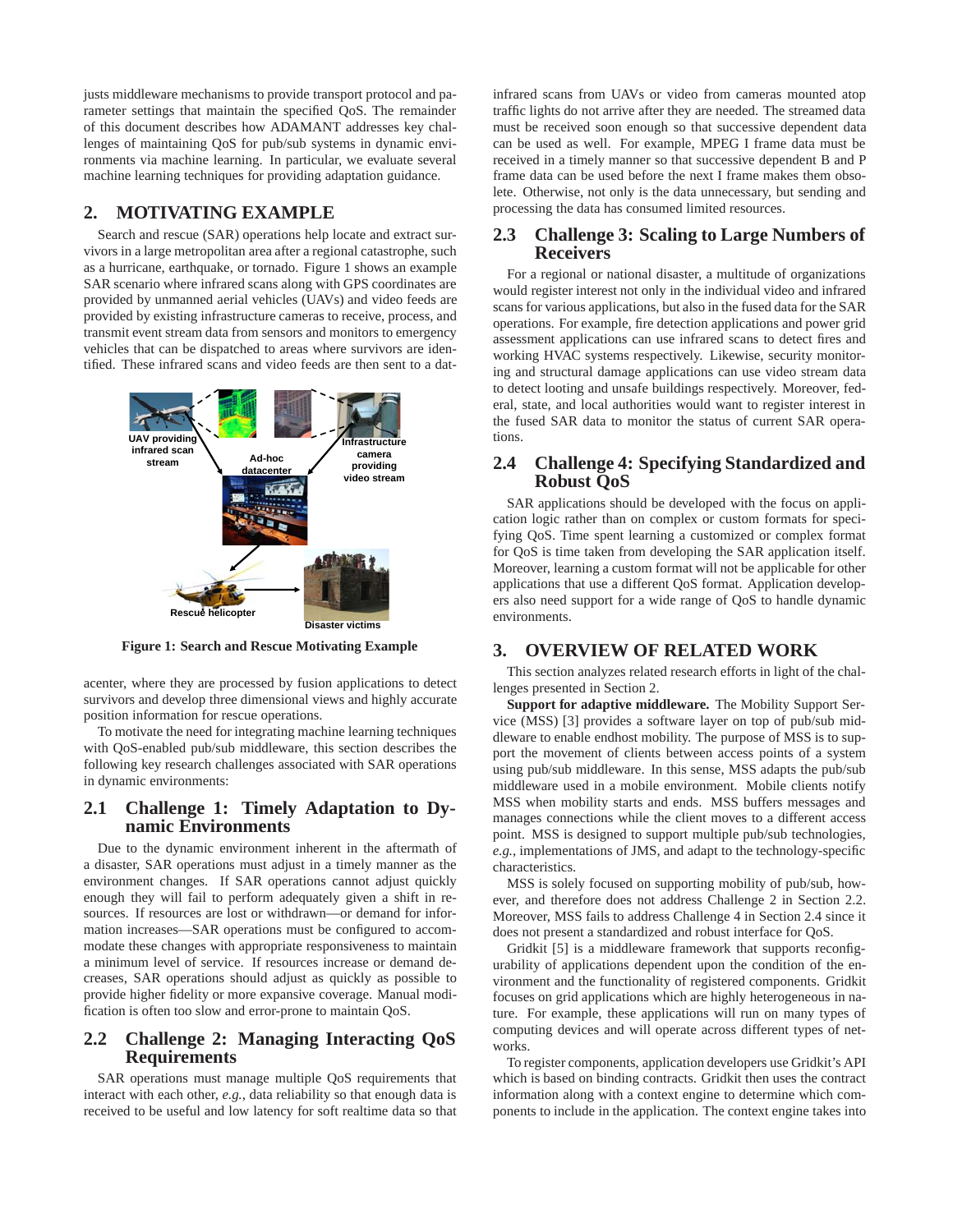account the context of the host machines, *e.g.*, battery life, network connectivity.

Gridkit focuses on reconfiguration for installing an application and does not address Challenge 1 in Section 2.1. Within Gridkit no consideration is given to making timely adaptations based on the environment changing for a single application installation. Moreover, Gridkit fails to address Challenge 4 in Section 2.4 as it provides no standardized QoS specification.

David and Ledoux have developed SAFRAN [4] to enable applications to become context-aware themselves so that they can adapt to their contexts. SAFRAN provides reactive adaptation policy infrastructure for components using an aspect-oriented approach. SAFRAN follows the structure of a generic AOP system by supporting (1) a base program which corresponds to a configuration of components, (2) point-cuts which are invoked in response to internal events (*e.g.*, invocations on interfaces) and external events (*e.g.*, change in system resources), (3) advices which define functionality to be executed for point-cuts, and (4) adaptation which uses adaptation policies to link join points to advices.

The SAFRAN component framework, however, only provides development support of maintaining specified QoS. The adaptive policies and component implementation are the responsibility of the application developer. Moreover, SAFRAN does not specifically address Challenge 3 in Section 2.3 since it does not focus on scalability. SAFRAN also does not address Challenge 4 in Section 2.4 since it provides no standard QoS specification.

**Machine learning in support of autonomic adaptation.** Vienne and Sourrouille [12] present the Dynamic Control of Behavior based on Learning (DCBL) middleware that incorporates reinforcement machine learning in support of autonomic control for QoS management. Reinforcement machine learning not only allows DCBL to handle unexpected changes but also reduces the overall system knowledge required by the system developers. System developers provide an XML description of the system, which DCBL then uses together with an internal representation of the managed system to select appropriate QoS dynamically.

DCBL's customized QoS specification, however, does not address Challenge 4 in Section 2.4 and DCBL focuses on single computers rather than addressing scalable distributed systems, as outlined with Challenge 3 in Section 2.3. Moreover, DCBL requires developers to specify in an XML file the selection of operating modes given a QoS level along with execution paths, which leaves handling Challenge 2 in Section 2.2 to developers.

Tock et al [11] utilize machine learning for data dissemination in their work on Multicast Mapping (MCM). MCM hierarchically clusters data flows so that multiple topics are mapped onto a single session and multiple sessions are mapped onto a single reliable multicast group. MCM's approach manages the scarce availability of multicast addresses in large-scale systems. MCM leverages machine learning to adapt as user interest and message rate change during the day. MCM is just designed to address the scarce resource of IP multicast addresses in large-scale systems, however, rather than Challenge 2 in Section 2.2 or Challenge 4 in Section 2.4.

**Autonomic adaption of service level agreements.** Herssens *et al.* [6] describe work that centers around autonomically adapting service level agreements (SLAs) when the context of the specified service changes. This work acknowledges that both offered and the requested QoS for Web services might vary over the course of the interaction and accordingly modifies the SLA between the client and the server as appropriate. This work does not address Challenge 1 in Section 2.1, but rather negotiates the QoS agreement to fit the dynamic environment.

**Autonomic adaption of networks.** The Autonomic Real-time

Multicast Distribution System (ARMDS) [2] is a framework that focuses on decreasing excessive variance in service quality for multicast data across the Internet. The framework supports the autonomic adaptation of the network nodes forming the multicast graph so that the consistency of service delivery is enhanced. ARMDS does not address Challenge 2 in Section 2.2, however, nor does it address Challenge 4 in Section 2.4.

### **4. ADAMANT OVERVIEW AND RESULTS**

This section describes ADAMANT, our experimental setup, and the results for evaluating machine learning techniques in providing adaptation guidance to select the most appropriate protocol and configuration settings for a particular dynamic environment.

#### **4.1 Overview of ADAMANT**

The ADAMANT QoS-enabled pub/sub middleware uses machine learning techniques to adjust the underlying transport protocols and associated parameter settings to maintain specified end-to-end QoS. ADAMANT addresses the challenges presented in Section 2 to resolve gaps in related work described in Section 3 via the following integrated techniques.

• The **Adaptive Network Transports** (ANT) framework addresses Challenge 1 in Section 2.1 and Challenge 2 in Section 2.2 by providing the flexibility to maintain interrelated QoS even within dynamic environments. For some environment configurations one particular transport protocol provides the required QoS. For other environment configurations a different transport protocol provides the specified QoS. ANT not only supports fine grained control of a protocol's parameters, but also switching from one protocol to another to provide the adaptation needed within dynamic environments. Moreover, ANT works to address Challenge 3 in Section 2.3 by supplying appropriate transport protocols and protocol settings as the number of senders and receivers in the system fluctuate.

We chose ANT due to its infrastructure for composing transport protocols. ANT builds upon the properties provided by the scalable reliable multicast-based Ricochet transport protocol [1]. It also provides a modular framework whereby protocol modules can be tuned, enhanced, and replaced to maintain specified QoS.

• **Machine learning techniques** help address Challenge 1 in Section 2.1 and Challenge 2 in Section 2.2 by selecting in a timely manner an appropriate transport protocol and protocol parameters given specified QoS and a particular environment configuration. Machine learning can interpolate and extrapolate its learning based on the current environment configuration, which might not have been included originally. Thus, machine learning provides increased flexibility over manual or policy driven approaches.

The first learning technique investigated is a decision tree (DT). This algorithm attempts to create a tree where a set of decisions leads down to a leaf node that can accurately classify a new example. A DT will attempt to produce the shortest and smallest tree possible while maintaining accuracy by looking for features that best split the data as completely as possible and use them closer to the root. DTs are designed for data sets with more than a binary set of classes, *i.e.*, where there are more than two possible classifications of an appropriate transport protocol and parameter settings.

The second technique we investigated is an Artificial Neural Network (ANN). ANNs work well on sets with a small number of features and can produce highly accurate results with medium sized data sets. ANNs also can generally produce results in less time than other machine learning techniques. The learning produced when using ANNs is not as accessible as a DT, however, since the factors that are used and the importance placed on each factor are difficult to present in a human understandable form.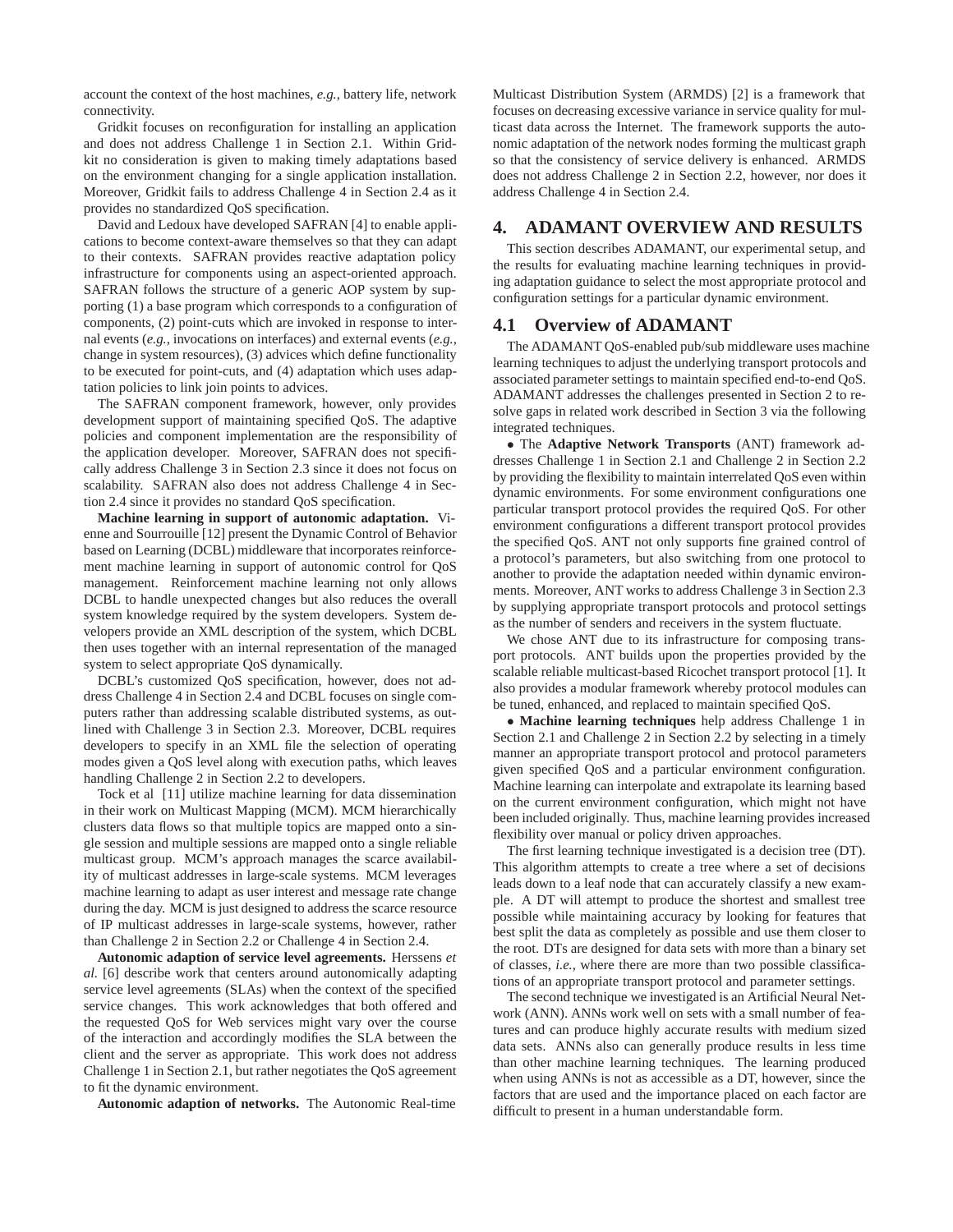The third technique we investigated is a Linear Logistic Regression Classifier (LLRC), which uses a weighting of the various collected metrics to determine the appropriate protocol and parameters. The results from LLRCs have increased comprehensibility as compared to ANNs since how the environment configuration influences the selection of transport protocol and parameter settings is less opaque. Moreover, LLRCs can be optimized to reduce the time to determine an optimal protocol and settings.

• **The OMG Data Distribution Service** (DDS) middleware (www. omg.org/spec/DDS) addresses the scalability of Challenge 3 in Section 2.3 by decoupling data senders from data receivers. DDS enables applications to communicate by publishing information they have and subscribing to information they need in a timely manner. DDS is standards-based anonymous QoS-enabled pub/sub middleware for exchanging data in event-based distributed systems. It provides a global data store in which publishers and subscribers write and read data, respectively.

DDS provides flexibility and modular structure by decoupling: (1) *location*, via anonymous publish/subscribe, (2) *redundancy*, by allowing any numbers of readers and writers, (3) *time*, by providing asynchronous, time-independent data distribution, and (4) *platform*, by supporting a platform-independent model that can be mapped to different platform-specific models.

The DDS architecture consists of two layers: (1) the *data-centric pub/sub* (DCPS) layer that provides APIs to exchange topic data based on chosen QoS policies and (2) the *data local reconstruction layer* (DLRL) that makes topic data appear local. Our work focuses on DCPS since it is more broadly supported than the DLRL.

The DCPS entities in DDS include *Topics*, which describe the type of data to be written or read; *Data Readers*, which subscribe to the values or instances of particular topics; and *Data Writers*, which publish values or instances for particular topics. Various properties of these entities can be configured using combinations of the 22 QoS policies. Moreover, *Publishers* manage groups of data writers and *Subscribers* manage groups of data readers.

Additionally, utilizing DDS addresses the QoS standardization of Challenge 4 in Section 2.4. Table 1 summarizes the DDS QoS policies. DDS provides 22 QoS policies applicable to various entity types. Each QoS policy has ∼2 attributes with the majority of the attributes having a large number of possible values, *e.g.*, an attribute of type long or character string.

Figure 2 also shows how we integrated and enhanced the Open-DDS implementation (www.opendds.org) of the OMG Data Distribution Service (DDS) with ANT, which supports various transport protocol properties, such as NAK-based and ACK-based reliability and flow control. ADAMANT leverages ANT to appropriately modify transport protocols and parameters settings as needed to maintain QoS.

OpenDDS provides a standards-based anonymous QoS-enabled pub/sub middleware for exchanging data in event-based distributed systems. It provides a global data store in which publishers and subscribers write and read data, respectively, so applications can communicate by publishing information they have and subscribing to information they need in a timely manner. OpenDDS supports various transport protocols, including TCP, UDP, IP multicast, and reliable multicast. OpenDDS also provides a pluggable transport framework that allows integration of custom transport protocols within OpenDDS. We chose the OpenDDS implementation due to (1) its source code being freely available, which facilitates modification and experimentation and (2) its pluggable transport framework that allows us to integrate OpenDDS with the ANT framework.

• The **Waikato Environment for Knowledge Analysis** (Weka)

| <b>DDS QoS Policy</b>     | <b>Description</b>                                |  |
|---------------------------|---------------------------------------------------|--|
| <b>User Data</b>          | Attaches application data to DDS entities         |  |
| <b>Topic Data</b>         | Attaches application data to topics               |  |
| <b>Group Data</b>         | Attaches application data to publishers,          |  |
|                           | subscribers                                       |  |
| Durability                | Determines if data outlives the time when written |  |
|                           | or read                                           |  |
| Durability                | Details how durable data is stored                |  |
| Service                   |                                                   |  |
| Presentation              | Delivers data as group and/or in order            |  |
| Deadline                  | Determines rate at which periodic data is         |  |
|                           | refreshed                                         |  |
| <b>Latency Budget</b>     | Sets guidelines for acceptable end-to-end delays  |  |
| Ownership                 | Controls writer(s) of data                        |  |
| Ownership                 | Sets ownership of data                            |  |
| Strength                  |                                                   |  |
| Liveliness                | Sets liveness properties of topics, data readers, |  |
|                           | data writers                                      |  |
| <b>Time Based Filter</b>  | Mediates exchanges between slow consumers         |  |
|                           | and fast producers                                |  |
| Partition                 | Controls logical partition of data dissemination  |  |
| Reliability               | Controls reliability of data transmission         |  |
| <b>Transport Priority</b> | Sets priority of data transport                   |  |
| Lifespan                  | Sets time bound for "stale" data                  |  |
| Destination               | Sets whether data sender or receiver determines   |  |
| Order                     | order                                             |  |
| History                   | Sets how much data is kept to be read             |  |
| Resource Limits           | Controls resources used to meet requirements      |  |
| <b>Entity Factory</b>     | Sets enabling of DDS entities when created        |  |
| Writer Data               | Controls data and data writer lifecycles          |  |
| Lifecycle                 |                                                   |  |
| Reader Data               | Controls data and data reader lifecycles          |  |
| Lifecycle                 |                                                   |  |

**Table 1: DDS QoS Policies**

is data mining software (www.cs.waikato.ac.nz/ml/weka) leverages key metrics captured from the ADAMANT prototype as shown in Figure 2. We use Weka to analyze ADAMANT's behavior for various transport protocols. Specifically, Weka captures (1) data update latency times (*i.e.*, the time from when the data writer writes the data to the time the data reader receives the data), (2) the number of updates received compared to the number of updates sent, and (3) network bandwidth usage statistics (*e.g.*, total bytes on the network and min/max/avg bandwidth usage).



**Figure 2: ADAMANT System Architecture**

We chose the Weka data mining software due to its intuitive interface, ease of use, robust analysis tools, and support for a wide range of machine learning techniques. These techniques include decision trees, multilayer perceptrons, and support vector machines.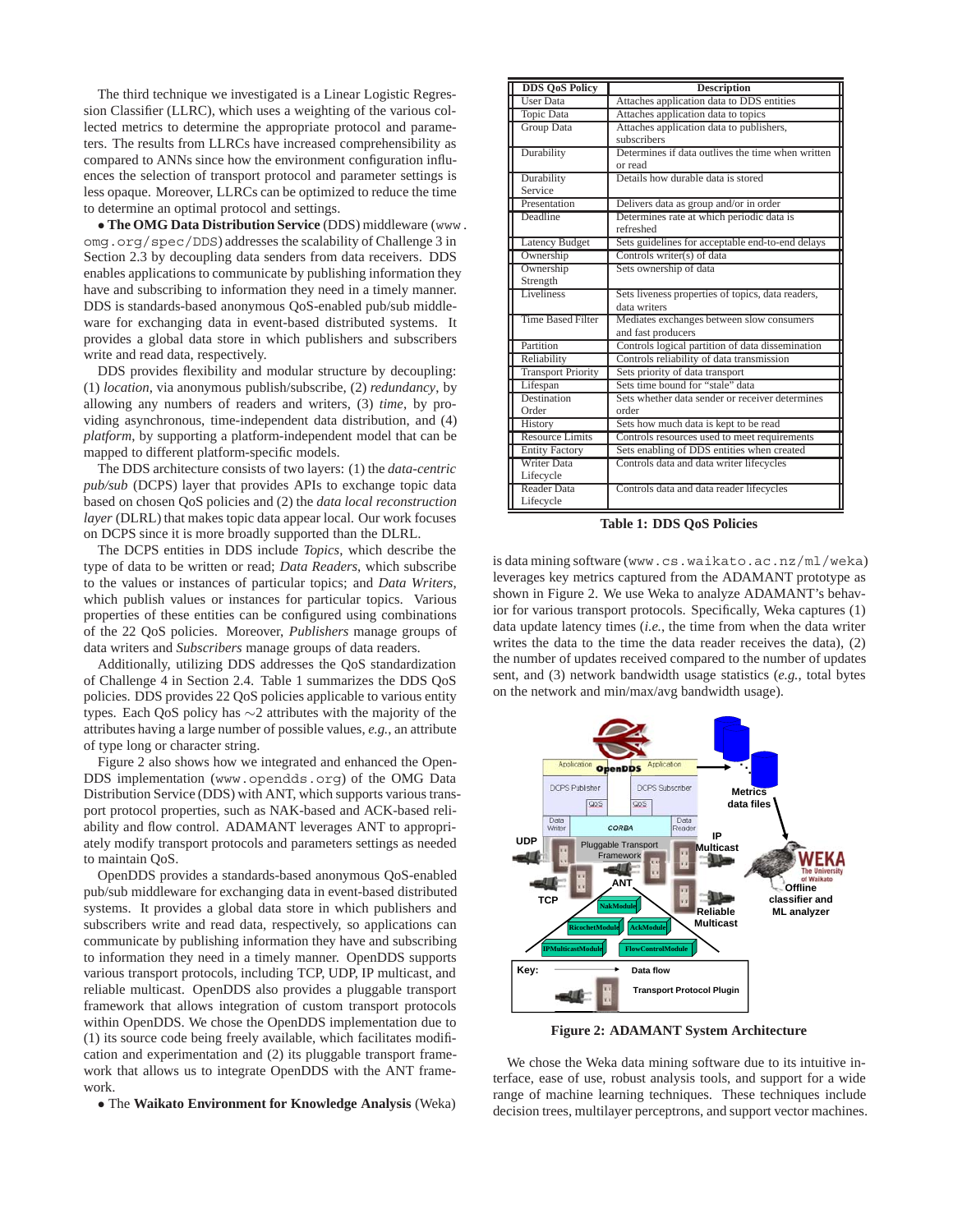We input collected metrics and configuration information for the environment and transport protocol used into Weka. We have classified and analyzed the data using the various machine learning techniques to determine which techniques provide the best guidance in selecting a transport protocol for a given environment.

## **4.2 Evaluation Setup**

To evaluate the behavior of ADAMANT with various transport protocols and protocol configuration setttings, we ran experiments and collected metrics using the Emulab network testbed (www. emulab.net). Emulab provides computing platforms and network resources that can be easily configured with the desired computing platform, OS, network topology, and network traffic shaping. It also provides facilities to capture network bandwidth usage.

Table 2 outlines the points of variability for the Emulab experiments. The NAKcast timeout period configures the amount of time

| <b>Point of Variability</b> | Values                          |  |
|-----------------------------|---------------------------------|--|
| # of data receivers         | $3 - 25$                        |  |
| Frequency of sending data   | 10Hz, 25 Hz, 50 Hz, 100Hz       |  |
| % end-host network loss     | 0 to 5 %                        |  |
| Processor speed             | 850 MHz, 3 GHz                  |  |
| Network speed               | $100$ Mb/s, $1$ Gb/s            |  |
| Protocols used              | NAKcast, Ricochet               |  |
| NAKcast timeout             | $0.5, 0.1, 0.05, 0.025$ seconds |  |
| Ricochet R value            | 4,8                             |  |
| Ricochet C value            | 3, 6                            |  |

**Table 2: Emulab Experiment Variables**

that elapses before a receiver notifies the sender of lost packets. The Ricochet R value determines the number of packets received by an individual receiver before error correction data is sent to other receivers. The Ricochet C value determines the number of receivers to which an individual receiver sends error correction data. Table 3 outlines the data that is being collected to classify and evaluate middleware performance.

| <b>Metrics</b>                  | Units        |
|---------------------------------|--------------|
| Number of data updates received | integer      |
| Latency of data updates         | microseconds |
| Std. deviation of latency       | microseconds |
| Maximum network bandwidth usage | bytes/sec    |
| Minimum network bandwidth usage | bytes/sec    |
| Average network bandwidth usage | bytes/sec    |
| Network bandwidth usage         | bytes        |
| ReLate2 value                   | integer      |

**Table 3: Metrics Captured from Experiments**

The ReLate2 value [7] is a metric that evaluates both reliability determined by the number of packets received by an application and packet latency. ReLate2 is calculated by multiplying the average latency by the percent packet loss.

# **4.3 Empirical Evaluations of Machine Learning Techniques for ADAMANT**

This section presents our analysis of the experimental data and the results of the machine learning techniques described in Section 4.1. For each experiment we *subsampled* the collected data by selecting the transport protocol and settings that performed the best for an experiment run. We then used the machine learning techniques described in Section 4.1 on the subsampled data from all the experiments. The evaluation of the machine learning techniques included two criteria: (1) *basic accuracy,* which is the number of correctly learned protocols and protocol parameters for a given environment configuration divided by the total overall number of protocols and protocol parameters and (2) *area under the curve*, which plots *sensitivity* (*i.e.*, true positive rate) vs. *specificity* (*i.e.*, false

negative rate) of the learning technique. These two criteria provide more complete analysis of the results vs. using a single criterion.

#### *4.3.1 Subsampling the Data*

Since ADAMANT is concerned with reliability and latency, we focus on the ReLate2 value discussed in Section 4.2 to provide relevant subsampling. For a given environment configuration we selected the transport protocol and parameter settings that performed the best, *i.e.*, had the lowest ReLate2 value. For a set of 5 experiment runs for each environment configuration with varying transport protocols and parameter settings, the protocol and settings that performed the best remained. More specifically, 5 data points are left per experimental setup when including only the data from the protocol and parameters that produced the lowest ReLate2 value for the 5 runs. Across all experiment configurations, the collected metrics were reduced to roughly 150 data points that we used to train the machine learning techniques.

With this reduction, the learning techniques can start to select the most appropriate transport protocol and parameters settings. Using the training data the machine learning will accurately identify a protocol that produced the lowest ReLate2 values. Conversely, the machine learning will identify when a protocol and its parameterization will offer the best ReLate2 values, given an environment configuration.

#### *4.3.2 Analysis of Results*

To explore which protocols and protocol parameters perform best under different configuration environments, we used the three machine learning techniques described in Section 4.1. The techniques utilized the reduced data set where the best performing protocols and protocol parameters were selected. All three techniques were trained using *n-fold cross validation*, where each fold partitions the data into a training set and testing set. The cross validation then averages the accuracy of the technique over all *n* folds, which provides greater coverage and increases the technique's robustness.

We selected 10 as the number of folds. The learning techniques were then trained and tested on each of the 10 folds. Since the reduced data points are not evenly distributed among the different experiment variables, n-fold cross validation is the best approach to maximizing data coverage while not skewing the learning results toward a particular transport protocol or parameter setting [9].

We used two metrics for evaluating the effectiveness of a machine learning technique. The first metric is the basic accuracy (also known as *1-loss accuracy*) which captures how well the technique determines the appropriate protocol and parameters. Basic accuracy has its greatest utility when the number of different environment configurations and protocols used for experiments are evenly distributed across all the types of experiments. The experimental data we collected, however, was not evenly distributed, *i.e.*, there were some protocol parameters that were used in more environment configurations than others. For example, we ran more experiments with NAKcast having a timeout value of 0.025 seconds than with a timeout value of 0.5 seconds.

The second metric for evaluating the effectiveness of machine learning techniques to determine appropriate protocols and parameters is the *area under the curve* (AUC), which plots sensitivity vs. specificity. For comparison, a learning technique that would select a transport protocol and parameters at random would graph as a straight line with a slope of 1 and the AUC would be 0.5. As a learning technique improves, its AUC increases. AUC attempts to provide some balance between learning techniques for ADAMANT since ADAMANT requires more complexity than a simple boolean yes/no response from the learning technique, *i.e.*, the specific trans